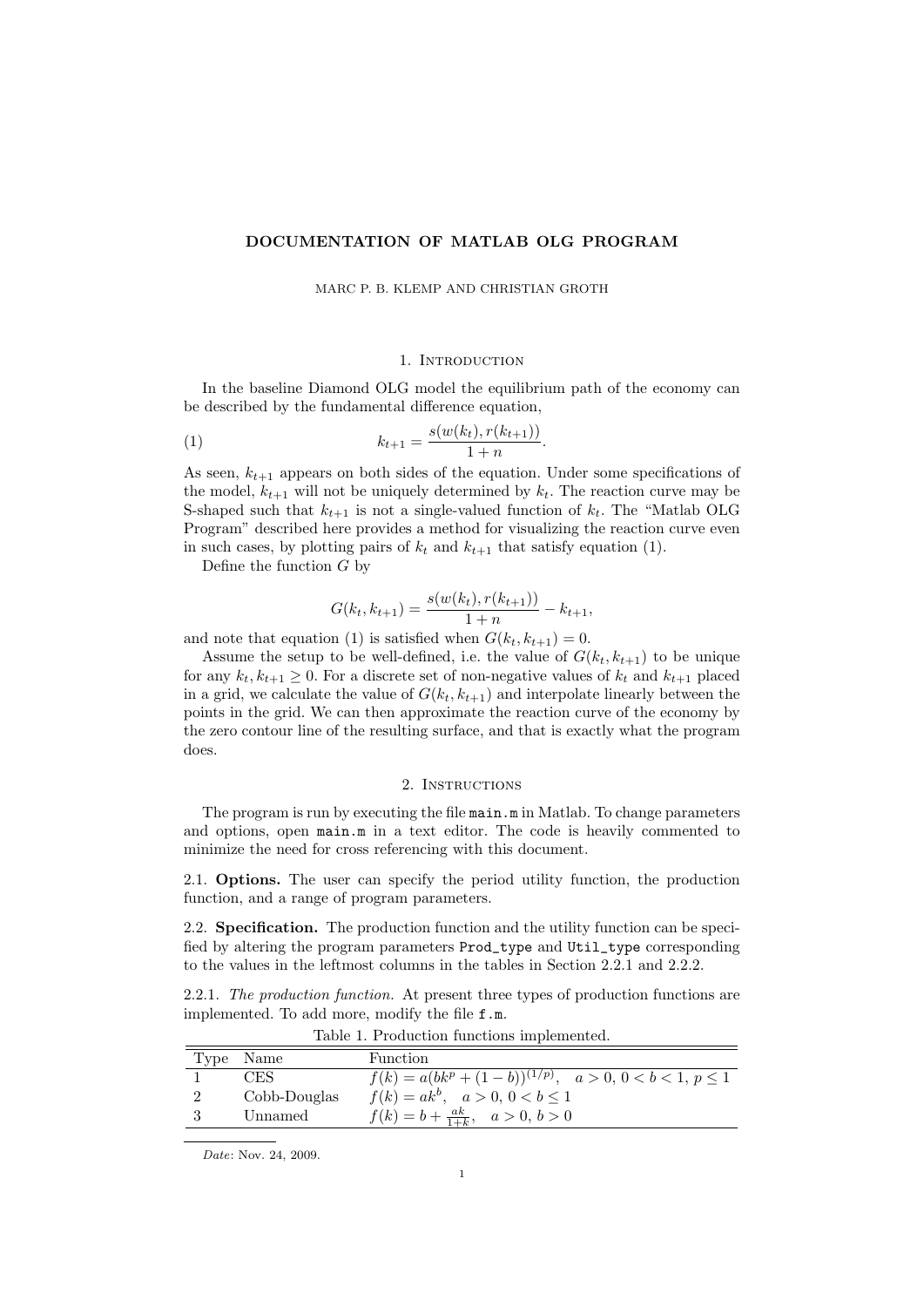2.2.2. The utility function. At present four types of period utility functions are implemented (excluding the case of distinctive period utility, see below). To add more, modify the file v.m. In addition to the parameter restrictions in Table 2, it is also required that  $m > 0$ .

Table 2. Utility functions implemented.

|                |                   | $\text{r}$ and $\text{r}$ and $\text{r}$ and $\text{r}$ and $\text{r}$ impromotive.                                                                                                                                                                               |
|----------------|-------------------|-------------------------------------------------------------------------------------------------------------------------------------------------------------------------------------------------------------------------------------------------------------------|
| Type           | Name              | Function                                                                                                                                                                                                                                                          |
|                | CRRA              | $u(c) = \begin{cases} \ln(c) & \text{when } m = 1, \\ \frac{c^{1-m}}{1-m} & \text{otherwise} \end{cases}$<br>$u(c) = \begin{cases} \ln(c-h), & h \text{ free} \quad \text{when } m = 1, \\ \frac{(c-h)^{1-m}}{1-m}, & h \ge 0 \quad \text{otherwise} \end{cases}$ |
| $\mathfrak{D}$ | Subsistence cons. |                                                                                                                                                                                                                                                                   |
|                | CARA              | $u(c) = -\exp(-mc)$                                                                                                                                                                                                                                               |
|                | CARA-like         | $u(c) = \begin{cases} -c^{-1} & \text{when } c < 0.703 \\ -\exp(-mc), & \text{otherwise} \end{cases}$                                                                                                                                                             |

The user can specify the lifetime utility function to have distinctive period utility functions, by changing the parameter Dist\_util from 0 to 1. In this case, the first period utility is given by  $\ln(Dd + De * c)$  and the second period utility is given by  $ln(Df + Dq * c)$ .

2.3. **Parameters.** The interpretation of the model parameters  $m$ ,  $h$ ,  $Dd$ ,  $De$ ,  $Df$ ,  $Dg, a, b$ , and  $p$  depends on the choice of utility and production functions (see Section 2.2.2 and 2.2.1). The parameters m and h are used in the utility function when the period utility is the same in both periods. The parameter  $m$  is the (absolute) elasticity of marginal utility of consumption in the CRRA case, a general parameter in the "Subsistence cons." case, and the absolute risk aversion in the CARA and the CARA-like case. And the parameter  $h$  is the subsistence consumption in the "Subsistence cons." case. The parameters  $Dd$ ,  $De$ ,  $Df$ , and  $Dg$  are used in the utility function when the utility in the two periods are distinct. They are all general parameters. The parameters  $a, b$ , and  $p$  are used in the production functions where  $a$  is total factor productivity,  $b$  is the output elasticity wrt. capital in the Cobb-Douglas case and a minimal production level in the "Unnamed" case, and  $p$  is a parameter determining the elasticity of substitution between capital and labour in the CES case as  $1/(1-p) \leq 1$  as  $p \leq 0$ .

The parameter d is the capital depreciation rate  $(0 \le d \le 1)$ , which  $r(k)$  in (1) depends on in the following way:  $r(k) = f'(k) - d$ . Finally, *rho* is the utility discount rate  $(rho > -1)$ , and n is the population growth rate  $(n > -1)$ .

When choosing values for the parameters  $d$ , rho, and n, one should keep in mind that the period length in the model is 25-30 years.

Adding technical progress: In the case where the period utility function is of type 1 (i.e., CRRA), Harrod-neutral technical progress at the rate  $\gamma$  can easily be incorporated in the simulation by replacing the parameter value for  $n$  by the value  $n' \equiv (1 + \gamma)(1 + n) - 1$ , where *n* is the population growth rate.

2.4. Program options. The output and precision of the numerical calculations can be manipulated with the following parameters,